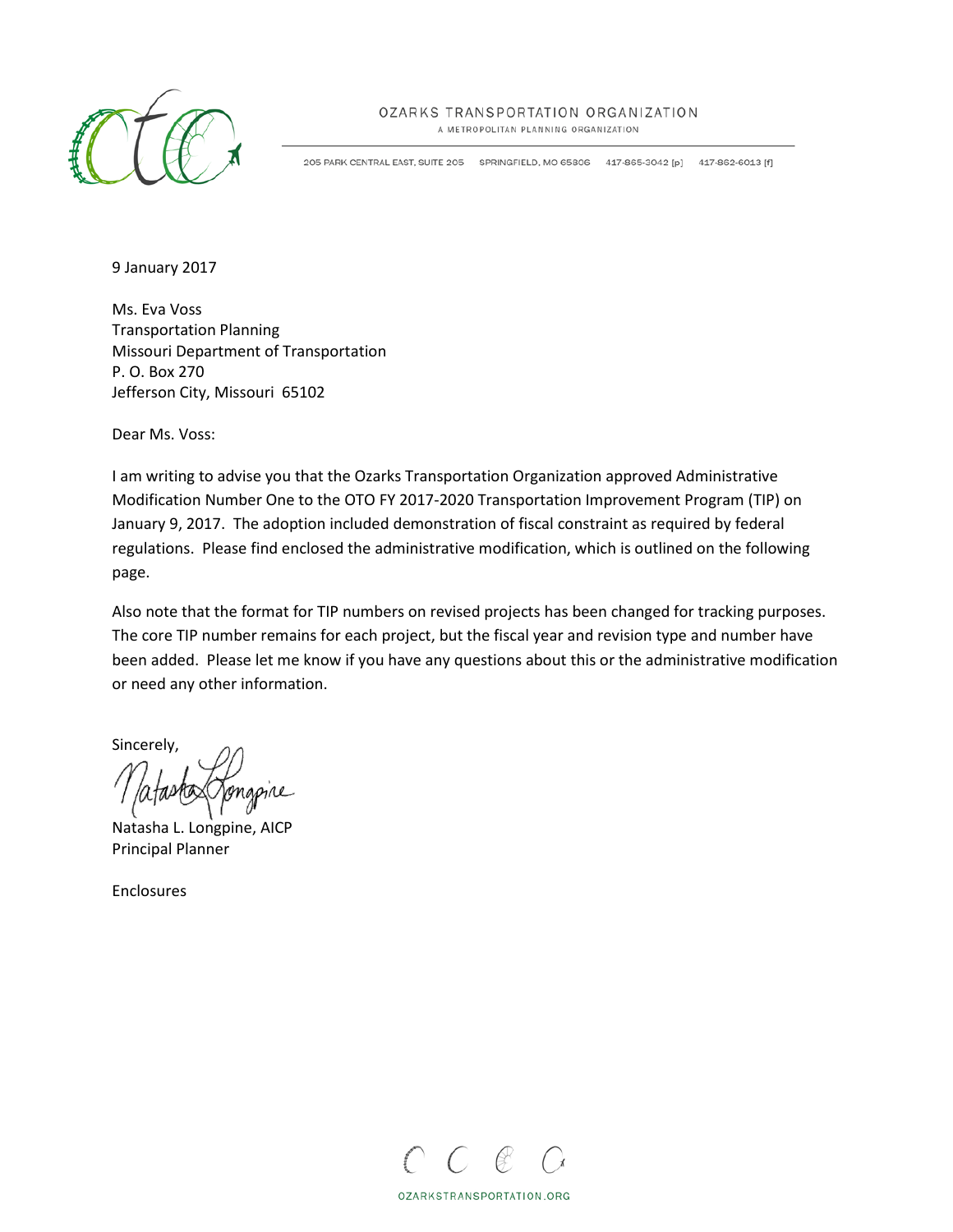### **Administrative Modification 1 to the FY 2017-2020 Transportation Improvement Program**

### **Ozarks Transportation Organization (Springfield, MO Area MPO)**

### **DESCRIPTION:**

There are two items included as part of Administrative Modification One to the FY 2017-2020 Transportation Improvement Program.

Changes in a project's programmed amount less than 15% (up to \$2,000,00O):

- Mt. Vernon Street Bridge over Jordan Creek (SP1605-17AM1)
	- *Increasing the federal BRM funding to take advantage of the entire balance available to the OTO region, for a new total programmed amount of \$1,251,336.*
- Miller Road Widening (WI1701-17AM1)
	- *Decreasing local funding for construction in FY 2018, maintaining more than the minimum 20 percent match, for a new total programmed amount of \$1,296,250.*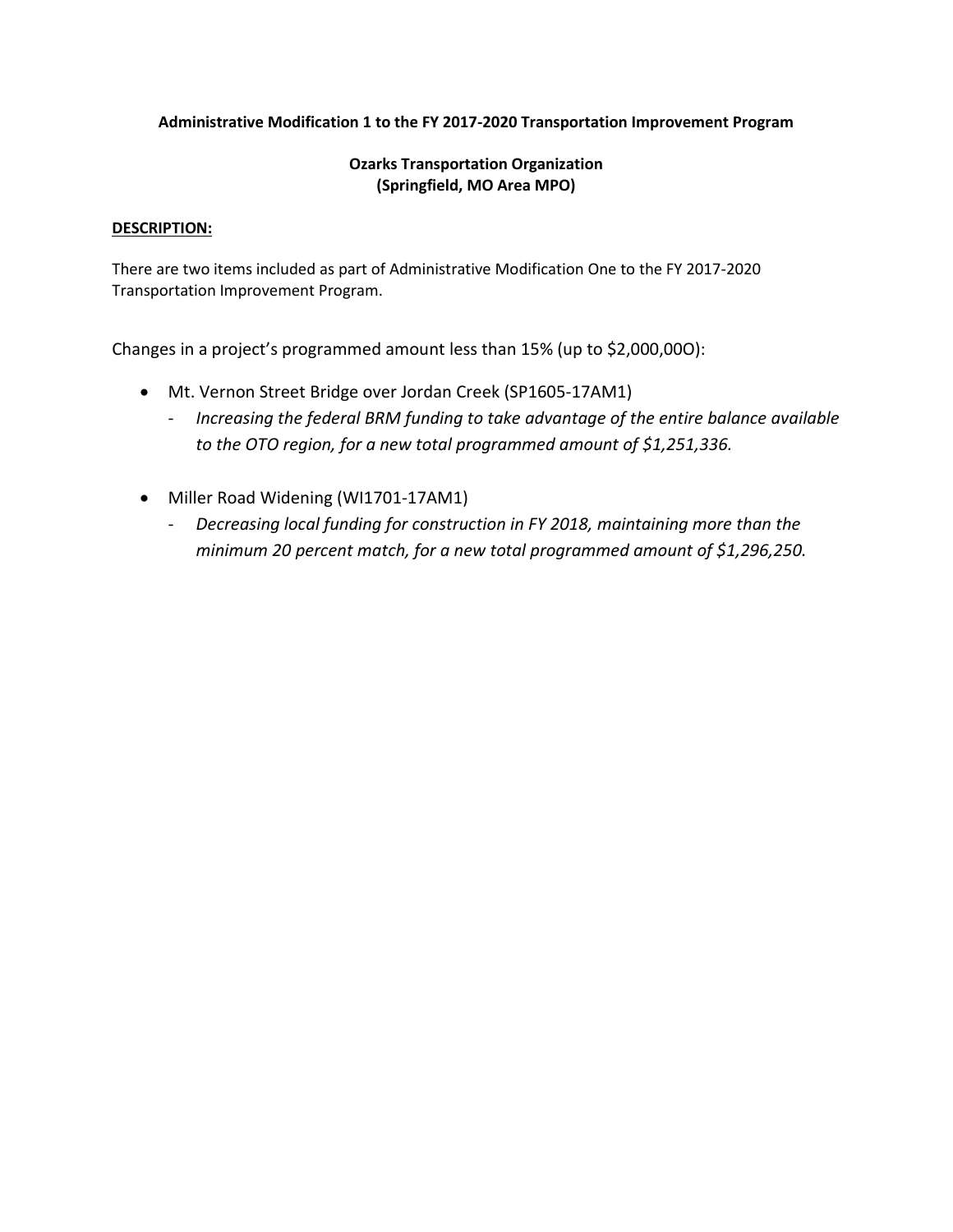

# **Transportation Improvement Program - FY 2017-2020**

Project Detail by Section and Project Number with Map

## **E) Roadways Section**

#### **TIP # SP1605-17AM1** MT. VERNON STREET BRIDGE OVER JORDAN CREEK

**Route From To Location/Agency Federal Agency Responsible Agency Federal Funding Category** BRM **MoDOT Funding Category** N/A **AC Year of Conv. STIP #** Mount Vernon City of Springfield FHWA City of Springfield



### **Project Description**

| <b>Responsible Agency</b>           |               | City of Springfield |                                                                  |               |           |              |              |
|-------------------------------------|---------------|---------------------|------------------------------------------------------------------|---------------|-----------|--------------|--------------|
| <b>Federal Funding Category BRM</b> |               |                     |                                                                  |               |           |              |              |
| <b>MoDOT Funding Category N/A</b>   |               |                     |                                                                  |               |           | W Grand St   | E Gr         |
| AC Year of Conv.                    |               |                     |                                                                  |               |           |              |              |
| STIP#                               |               |                     |                                                                  |               | 413       |              | E Sunshine S |
|                                     |               |                     |                                                                  |               |           | kdx          |              |
|                                     |               |                     |                                                                  |               | 60<br>os. | $\boxed{13}$ |              |
| <b>Project Description</b>          |               |                     |                                                                  |               |           |              |              |
|                                     |               |                     | Replacement of the Mount Vernon Street Bridge over Jordan Creek. |               |           |              |              |
| <b>Fund Code</b>                    | <b>Source</b> | Phase               | FY2017                                                           | <b>FY2018</b> | FY2019    | FY2020       | <b>Total</b> |
| FHWA (BRM)                          | Federal       | <b>ROW</b>          | \$37,937                                                         | \$0           | \$0       | \$0          | \$37,937     |
| <b>LOCAL</b>                        | Local         | <b>ROW</b>          | \$9,484                                                          | \$0           | \$0       | \$0          | \$9,484      |
| FHWA (BRM)                          | Federal       | <b>CON</b>          | \$963,132                                                        | \$0           | \$0       | \$0          | \$963,132    |
| <b>LOCAL</b>                        | Local         | CON                 | \$240,783                                                        | \$0           | \$0       | \$0          | \$240,783    |
| <b>Totals</b>                       |               |                     | \$1,251,336                                                      | \$0           | \$0       | \$0          | \$1,251,336  |
|                                     |               |                     |                                                                  |               |           |              |              |



Source of Local Funding: Local transportation revenues.

| <b>Prior Cost</b>  | \$0         |
|--------------------|-------------|
| <b>Future Cost</b> | \$0         |
| <b>Total Cost</b>  | \$1,251,336 |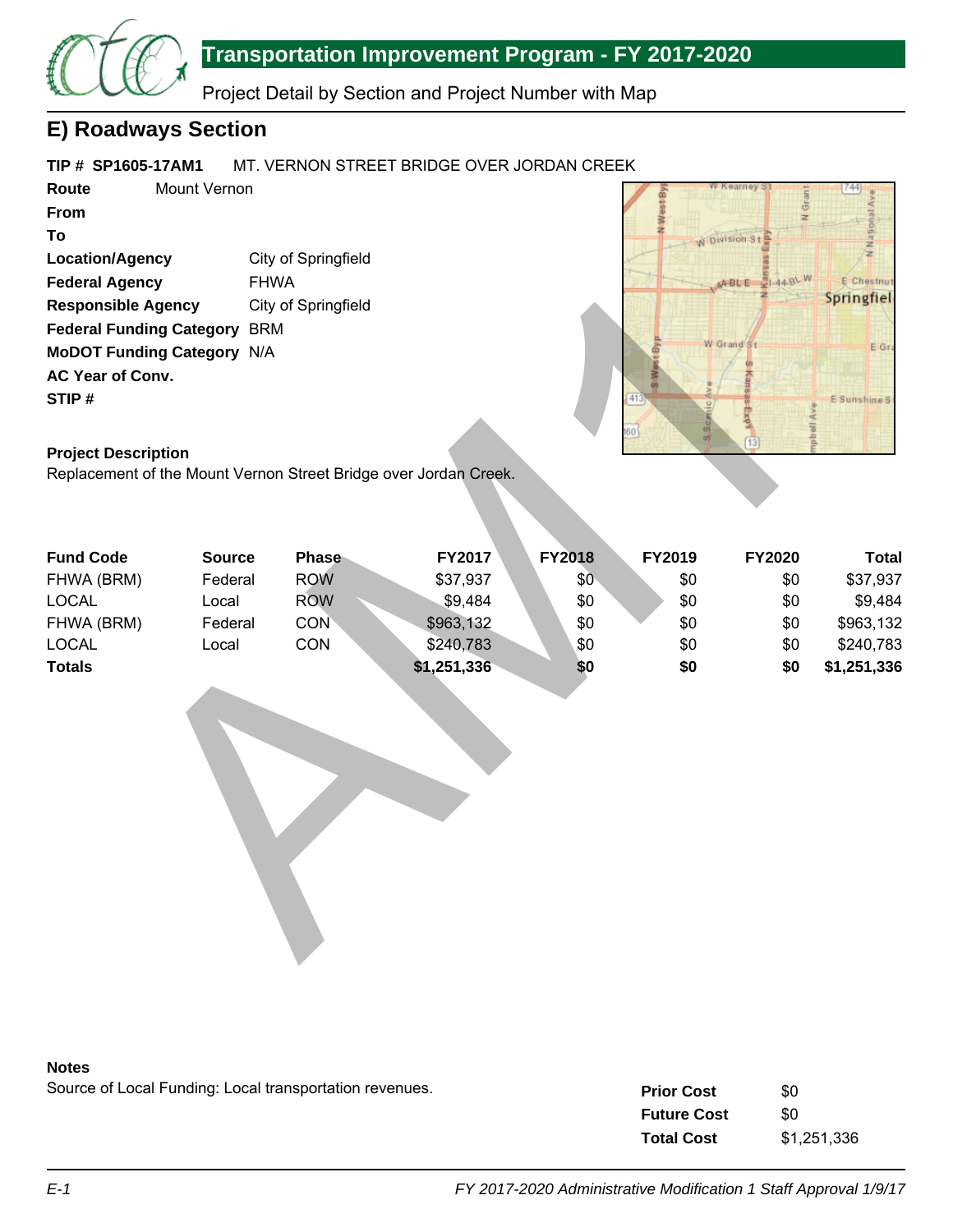

Project Detail by Section and Project Number with Map

# **E) Roadways Section**

**TIP # WI1701-17AM1 Route From To Location/Agency Federal Agency Responsible Agency Federal Funding Category** STBG-U **MoDOT Funding Category** N/A **AC Year of Conv. STIP #** MILLER ROAD WIDENING Miller Farm Road 84 Kime/Highway O City of Willard FHWA City of Willard



### **Project Description**

| <b>Responsible Agency</b>                                                                                                        |               | City of Willard |               |               |        | <b>Hard</b>   |              |
|----------------------------------------------------------------------------------------------------------------------------------|---------------|-----------------|---------------|---------------|--------|---------------|--------------|
| Federal Funding Category STBG-U                                                                                                  |               |                 |               |               |        |               |              |
| <b>MoDOT Funding Category N/A</b>                                                                                                |               |                 |               |               |        |               |              |
| AC Year of Conv.                                                                                                                 |               |                 |               |               |        |               |              |
| STIP#                                                                                                                            |               |                 |               |               |        |               |              |
|                                                                                                                                  |               |                 |               |               |        |               |              |
|                                                                                                                                  |               |                 |               |               |        |               |              |
| <b>Project Description</b><br>Widening Miller Road from Jackson St. to US160. Add alternates include widening from US160 to Farm |               |                 |               |               |        |               |              |
| Road 84 and from Highway O (Kime) to Jackson St.                                                                                 |               |                 |               |               |        |               |              |
|                                                                                                                                  |               |                 |               |               |        |               |              |
|                                                                                                                                  |               |                 |               |               |        |               |              |
| <b>Fund Code</b>                                                                                                                 | <b>Source</b> | <b>Phase</b>    | <b>FY2017</b> | <b>FY2018</b> | FY2019 | <b>FY2020</b> | <b>Total</b> |
| FHWA (STBG-U)                                                                                                                    | Federal       | <b>ENG</b>      | \$76,000      | \$120,000     | \$0    | \$0           | \$196,000    |
| <b>LOCAL</b>                                                                                                                     | Local         | <b>ENG</b>      | \$19,000      | \$30,000      | \$0    | \$0           | \$49,000     |
| FHWA (STBG-U)                                                                                                                    | Federal       | <b>UTIL</b>     | \$0           | \$100,000     | \$0    | \$0           | \$100,000    |
| <b>LOCAL</b>                                                                                                                     | Local         | <b>UTIL</b>     | \$0           | \$25,000      | \$0    | \$0           | \$25,000     |
| FHWA (STBG-U)                                                                                                                    | Federal       | <b>ROW</b>      | \$0           | \$40,000      | \$0    | \$0           | \$40,000     |
| <b>LOCAL</b>                                                                                                                     | Local         | <b>ROW</b>      | \$0           | \$10,000      | \$0    | \$0           | \$10,000     |
| FHWA (STBG-U)                                                                                                                    | Federal       | <b>CON</b>      | \$0           | \$613,896     | \$0    | \$0           | \$613,896    |
| <b>LOCAL</b>                                                                                                                     | Local         | <b>CON</b>      | \$0           | \$262,354     | \$0    | \$0           | \$262,354    |
| <b>Totals</b>                                                                                                                    |               |                 | \$95,000      | \$1,201,250   | \$0    | \$0           | \$1,296,250  |
|                                                                                                                                  |               |                 |               |               |        |               |              |
|                                                                                                                                  |               |                 |               |               |        |               |              |
|                                                                                                                                  |               |                 |               |               |        |               |              |
|                                                                                                                                  |               |                 |               |               |        |               |              |
|                                                                                                                                  |               |                 |               |               |        |               |              |
|                                                                                                                                  |               |                 |               |               |        |               |              |
|                                                                                                                                  |               |                 |               |               |        |               |              |
|                                                                                                                                  |               |                 |               |               |        |               |              |
|                                                                                                                                  |               |                 |               |               |        |               |              |

### **Notes**

Source of Non-Federal Funds: City of Willard Revenue

| <b>Prior Cost</b>  | \$0         |
|--------------------|-------------|
| <b>Future Cost</b> | \$0         |
| <b>Total Cost</b>  | \$1,296,250 |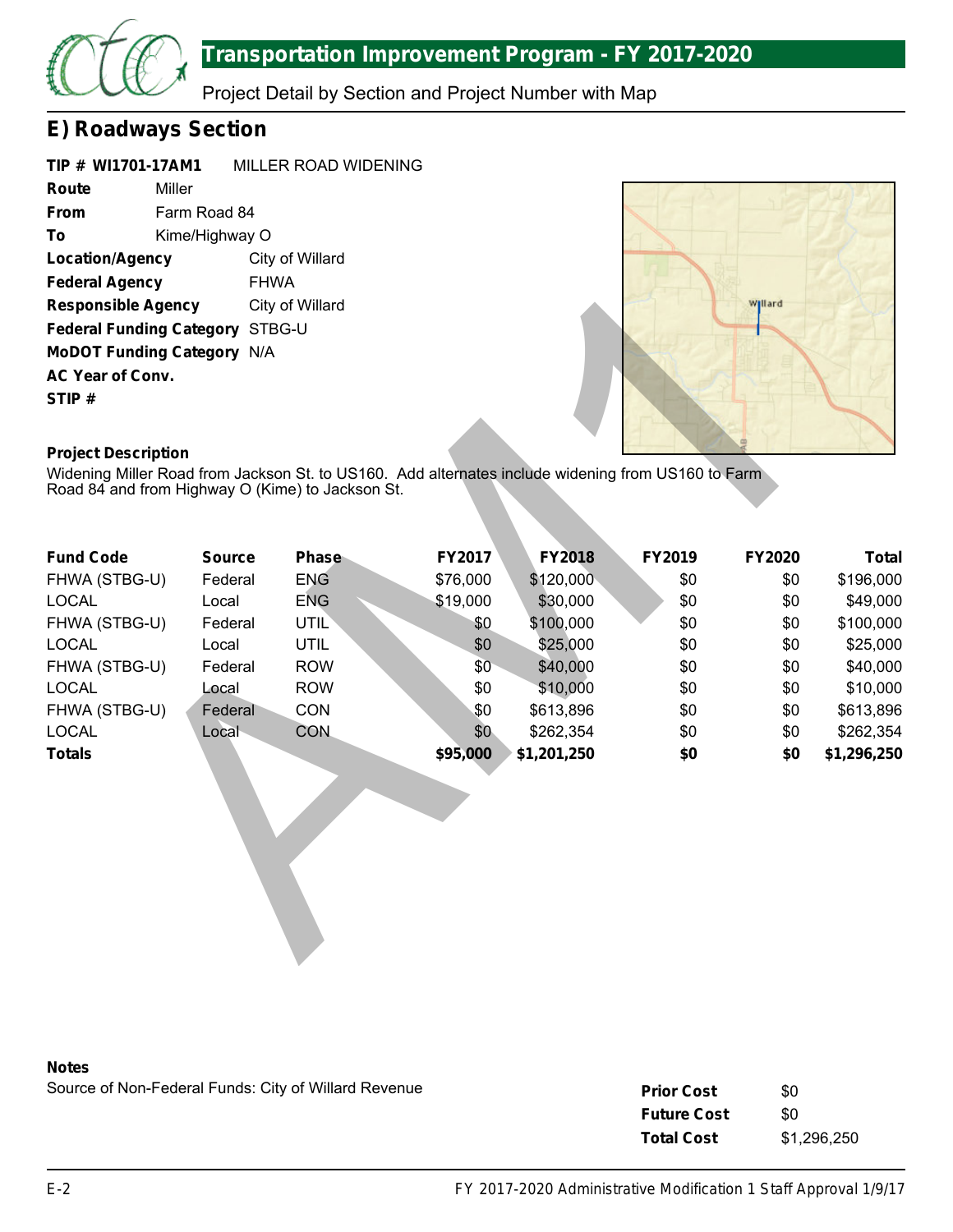#### **FINANCIAL SUMMARY**

| YEARLY SUMMARY                 |                        |                                        |                        |              |                    | Federal           |                       |                   |                       |            | Local            | Other            |                        | State             |                       |                            |
|--------------------------------|------------------------|----------------------------------------|------------------------|--------------|--------------------|-------------------|-----------------------|-------------------|-----------------------|------------|------------------|------------------|------------------------|-------------------|-----------------------|----------------------------|
| <b>PROJECT</b>                 |                        | FHWA (STBG-U) FHWA (SAFETY) FHWA (STP) |                        | FHWA (I/M)   | <b>FHWA (130)</b>  | <b>FHWA (NHS)</b> | <b>FHWA (BRM)</b>     | <b>FHWA (BRO)</b> | <b>FHWA (NHPP)</b>    | FHWA (HPP) | LOCAL            | <b>OTHER</b>     | <b>MoDOT</b>           | <b>MoDOT-GCSA</b> | <b>MoDOT-AC</b>       | <b>TOTAL</b>               |
| 2017                           |                        |                                        |                        |              |                    |                   |                       |                   |                       |            |                  |                  |                        |                   |                       |                            |
| CC0901<br>CC1102               | \$0<br>\$0             | \$0<br>\$0                             | \$1,600<br>\$0         | \$0<br>\$0   | \$0<br>\$0         | \$0<br>\$0        | \$0<br>\$0            | \$0<br>\$0        | \$0<br>\$1,600        | \$0<br>\$0 | \$0<br>\$0       | \$0<br>\$0       | \$400<br>\$400         | \$0<br>\$0        | \$0<br>\$0            | \$2,000<br>\$2,000         |
| CC1601                         | \$0                    | \$900                                  | \$0                    | $\$0$        | \$0                | \$0               | \$0                   | $\$0$             | \$0                   | \$0        | \$0              | \$0              | \$100                  | \$0               | \$0                   | \$1,000                    |
| CC1701                         | \$0                    | \$0                                    | \$1,600                | \$0          | \$0                | \$0               | \$0                   | \$0<br>\$0        | \$0<br>\$0            | \$0        | \$0<br>\$0       | \$0              | \$400                  | \$0               | \$0                   | \$2,000                    |
| CC1702<br>CC1703               | \$0<br>\$0             | \$0<br>\$0                             | \$4,000<br>\$4,000     | \$0<br>\$0   | \$0<br>\$0         | \$0<br>\$0        | \$0<br>\$0            | \$0               | \$0                   | \$0<br>\$0 | \$0              | \$0<br>\$0       | \$1,000<br>\$1,000     | \$0<br>\$0        | \$0<br>\$0            | \$5,000<br>\$5,000         |
| GR1403                         | \$0                    | \$0                                    | \$0                    | \$0          | \$0                | \$0               | \$0                   | \$0               | \$8,000               | \$0        | \$n              | \$0              | \$2,000                | \$0               | \$0                   | \$10,000                   |
| GR1501<br>GR1601               | \$1,679,927            | \$0<br>\$0                             | \$0<br>\$0             | \$0<br>\$0   | \$0<br>\$0         | \$0<br>\$0        | \$0<br>\$0            | \$0<br>\$320,000  | \$0<br>\$0            | \$0<br>\$0 | \$419,982        | \$0<br>\$0       | \$0<br>\$0             | \$0<br>\$0        | \$0<br>\$0            | \$2,099,909<br>\$400,000   |
| GR1602                         | \$0<br>$\$0$           | \$0                                    | \$0                    | $\$0$        | \$0                | \$0               | \$0                   | $\$0$             | \$342,900             | \$0        | \$80,000<br>\$0  | \$0              | \$38,100               | $\$0$             | \$0                   | \$381,000                  |
| GR1603                         | \$0                    | \$51,300                               | \$0                    | \$0          | \$0                | \$0               | \$0                   | \$0               | \$0                   | \$0        | \$0              | \$0              | \$5,700                | \$0               | \$0                   | \$57,000                   |
| GR1701<br>GR1702               | \$0<br>\$0             | \$0<br>\$0                             | \$8,000<br>\$4,000     | \$0<br>\$0   | \$0<br>\$0         | \$0<br>\$0        | \$0<br>\$0            | \$0<br>\$0        | \$0<br>\$0            | \$0<br>\$0 | \$0<br>\$0       | \$0<br>\$0       | \$2,000<br>\$91,000    | $\$0$<br>\$0      | $\$0$<br>\$0          | \$10,000<br>\$95,000       |
| GR1703                         | $\$0$                  | \$0                                    | \$800                  | $\$0$        | \$0                | \$0               | \$0                   | $\$0$             | \$0                   | \$0        | \$0              | \$0              | \$200                  | $\$0$             | $\$0$                 | \$1,000                    |
| GR1704                         | \$0                    | \$0                                    | \$1,600                | \$0          | \$0                | \$0               | \$0                   | \$0               | \$0                   | \$0        | \$0              | \$0              | \$400                  | \$0               | \$0                   | \$2,000                    |
| GR1705<br>GR1706               | \$0<br>\$0             | \$0<br>\$0                             | \$800<br>\$1,800       | \$0<br>\$0   | \$0<br>\$0         | \$0<br>\$0        | \$0<br>\$0            | \$0<br>\$0        | \$0<br>\$0            | \$0<br>\$0 | \$0<br>\$0       | \$0<br>\$0       | \$200<br>\$200         | \$0<br>\$0        | \$0<br>\$0            | \$1,000<br>\$2,000         |
| MO1105                         | \$0                    | \$0                                    | \$0                    | \$0          | \$0                | \$0               | \$0                   | \$0               | \$0                   | \$0        | \$0              | \$0              | \$284,000              | \$0               | \$0                   | \$284,000                  |
| MO1505                         | \$0                    | \$0                                    | \$800                  | $\$0$        | \$0                | \$0               | \$0                   | \$0               | \$0                   | \$0        | \$0              | \$0              | \$200                  | \$0               | \$0                   | \$1,000                    |
| MO1608<br>MO1612               | \$0<br>\$0             | \$35,100<br>\$0                        | \$0<br>\$0             | \$0<br>\$0   | \$0<br>\$0         | \$0<br>\$0        | \$0<br>\$0            | \$0<br>$\$0$      | \$0<br>\$1,460,800    | \$0<br>\$0 | \$0<br>\$0       | \$0<br>\$0       | \$3,900<br>\$365,200   | \$0<br>\$0        | \$0<br>\$0            | \$39,000<br>\$1,826,000    |
| MO1613                         | \$0                    | \$0                                    | \$489,600              | \$0          | \$0                | \$0               | \$0                   | \$0               | \$0                   | \$0        | \$0              | \$0              | \$122,400              | \$0               | \$0                   | \$612,000                  |
| MO1614<br>MO1615               | \$0<br>\$0             | \$0<br>\$0                             | \$896,000<br>\$728,800 | \$0<br>\$0   | \$0<br>\$0         | \$0<br>\$0        | \$0<br>\$0            | \$0<br>\$0        | \$0<br>\$0            | \$0<br>\$0 | \$0<br>\$0       | \$0<br>\$0       | \$224,000<br>\$182,200 | \$0<br>\$0        | \$0<br>\$0            | \$1,120,000<br>\$911,000   |
| MO1616                         | \$0                    | \$0                                    | \$0                    | \$0          | \$0                | \$0               | \$0                   | \$0               | \$201.600             | \$0        | \$0              | \$0              | \$50,400               | \$0               | \$0                   | \$252,000                  |
| MO1617                         | \$0                    | \$3,082,500                            | \$0                    | $\$0$        | \$0                | \$0               | \$0                   | $\$0$             | \$0                   | \$0        | \$0              | \$0              | \$342,500              | $\$0$             | \$0                   | \$3,425,000                |
| MO1618<br>MO1619               | \$0<br>\$0             | \$1,792,800<br>\$0                     | \$0<br>\$0             | \$0<br>\$0   | \$0<br>\$0         | \$0<br>\$0        | \$0<br>\$0            | \$0<br>\$0        | \$0<br>\$797,600      | \$0<br>\$0 | \$0<br>\$0       | \$0<br>\$0       | \$199,200<br>\$199,400 | \$0<br>\$0        | \$0<br>\$0            | \$1,992,000<br>\$997,000   |
| MO1701                         | \$315,000              | \$0                                    | \$234,400              | \$0          | \$0                | \$0               | \$0                   | \$0               | \$0                   | \$0        | \$78,750         | \$0              | \$58,600               | \$0               | \$0                   | \$686,750                  |
| MO1705                         | \$0                    | \$0                                    | \$800                  | \$0          | \$0                | \$0               | \$0                   | \$0               | \$0                   | \$0        | \$0              | \$0              | \$200                  | \$0               | \$0                   | \$1,000                    |
| MO1708<br>MO1709               | \$0<br>\$0             | \$900<br>\$1,800                       | \$0<br>\$0             | \$0<br>\$0   | \$0<br>\$0         | \$0<br>\$0        | \$0<br>\$0            | \$0<br>\$0        | \$0<br>\$0            | \$0<br>\$0 | \$0<br>\$0       | \$0<br>\$0       | \$100<br>\$200         | \$0<br>\$0        | S <sub>0</sub><br>\$0 | \$1,000<br>\$2,000         |
| MO1710                         | \$0                    | \$0                                    | \$448,000              | \$0          | \$0                | \$0               | \$0                   | \$0               | \$0                   | \$0        | \$0              | \$0              | \$112,000              | \$0               | \$0                   | \$560,000                  |
| MO1711                         | \$0                    | \$0                                    | \$8,000                | \$0          | \$0                | \$0               | \$0                   | \$0               | \$0                   | \$0        | \$0              | \$0              | \$2,000                | \$0               | \$0                   | \$10,000                   |
| MO1712<br>MO1713               | \$0<br>\$0             | \$0<br>\$1,800                         | \$0<br>\$0             | \$0<br>\$0   | \$0<br>\$0         | \$0<br>\$0        | \$0<br>\$0            | $\$0$<br>\$0      | \$1,600<br>\$0        | \$0<br>\$0 | \$0<br>\$0       | \$0<br>\$0       | \$400<br>\$200         | \$0<br>\$0        | \$0<br>\$0            | \$2,000<br>\$2,000         |
| MO1714                         | \$0                    | \$0                                    | \$0                    | \$0          | \$0                | \$0               | \$0                   | \$0               | \$1,600               | \$0        | \$0              | \$0              | \$400                  | \$0               | \$0                   | \$2,000                    |
| MO1715<br>MO1716               | \$0<br>\$0             | \$1,822,700<br>\$0                     | \$0<br>\$800           | \$0<br>\$0   | \$0<br>\$0         | \$0<br>\$0        | \$0<br>\$0            | \$0<br>$\$0$      | \$0<br>\$0            | \$0<br>\$0 | \$0<br>\$0       | \$0<br>\$0       | \$202,300<br>\$200     | \$0<br>\$0        | \$0<br>\$0            | \$2,025,000<br>\$1,000     |
| MO1717                         | \$0                    | \$0                                    | \$800                  | \$0          | \$0                | \$0               | \$0                   | $\$0$             | \$0                   | \$0        | \$0              | \$0              | \$200                  | \$0               | \$0                   | \$1,000                    |
| MO1718                         | \$0                    | \$0                                    | \$0                    | \$0          | \$0                | \$0               | \$0                   | \$0               | \$192,600             | \$0        | \$0              | \$0              | \$21,400               | \$0               | \$0                   | \$214.000                  |
| MO1719<br>MO1720               | \$0<br>\$0             | \$0<br>\$0                             | \$0<br>\$0             | \$0<br>\$0   | \$0<br>\$0         | \$0<br>\$0        | \$0<br>\$0            | $\$0$<br>\$0      | \$38,400<br>\$4,000   | \$0<br>\$0 | \$0<br>\$0       | \$0<br>\$0       | \$9,600<br>\$1,000     | \$0<br>\$0        | \$0<br>\$0            | \$48,000<br>\$5,000        |
| MO1721                         | \$0                    | \$26,100                               | \$0                    | \$0          | \$0                | \$0               | \$0                   | \$0               | \$0                   | \$0        | \$0              | \$0              | \$2,900                | \$0               | \$0                   | \$29,000                   |
| MO1722                         | \$0                    | \$0                                    | \$0                    | \$0          | \$0                | \$0               | \$0                   | \$0               | \$16,800              | \$0        | \$0              | \$0              | \$4,200                | \$0               | \$0                   | \$21,000                   |
| MO1723<br>NX1701               | \$0<br>\$0             | \$0<br>\$0                             | \$3,200<br>\$0         | \$0<br>\$0   | \$0<br>\$0         | \$0<br>\$0        | \$0<br>\$0            | \$0<br>$\$0$      | \$0<br>\$40,000       | \$0<br>\$0 | \$0<br>\$0       | \$0<br>\$0       | \$800<br>\$10,000      | \$0<br>\$0        | \$0<br>\$0            | \$4,000<br>\$50,000        |
| NX1702                         | \$0                    | \$0                                    | \$1,277,600            | \$0          | \$0                | \$0               | \$0                   | $\$0$             | \$0                   | \$0        | \$0              | \$0              | \$319,400              | \$0               | \$0                   | \$1,597,000                |
| NX1703<br><b>NX1704</b>        | \$0<br>\$0             | \$0<br>\$0                             | \$1,600<br>\$0         | \$0<br>\$0   | \$0<br>\$0         | \$0<br>\$0        | \$0<br>S <sub>0</sub> | \$0<br>\$0        | \$0<br>\$1,600        | \$0<br>\$0 | \$0<br>\$0       | \$0<br>SO.       | \$400<br>\$400         | \$0<br>\$0        | \$0<br>\$0            | \$2,000<br>\$2,000         |
| <b>NX1705</b>                  | \$0                    | \$0                                    | \$0                    | \$0          | \$0                | \$0               | \$0                   | \$0               | \$1,600               | \$0        | \$0              | \$0              | \$400                  | \$0               | \$0                   | \$2,000                    |
| NX1801-17A1                    | \$0                    | \$0                                    | \$0                    | \$0          | \$0                | \$0               | \$0                   | \$0               | \$0                   | \$0        | \$0              | S <sub>0</sub>   | \$5,000                | \$0               | \$0                   | \$5,000                    |
| OK1401-17A1<br>OK1701          | \$520,000<br>\$0       | \$0<br>\$0                             | \$0<br>\$16,000        | \$0<br>\$0   | \$0<br>\$0         | \$0<br>\$0        | \$0<br>\$0            | \$0<br>$\$0$      | \$0<br>\$0            | \$0<br>\$0 | \$130,000<br>\$0 | \$0<br>\$0       | \$2,000<br>\$4,000     | \$0<br>\$0        | \$0<br>\$0            | \$652,000<br>\$20,000      |
| OK1702                         | \$0                    | \$0                                    | \$360,000              | \$0          | \$0                | \$0               | \$0                   | \$0               | \$0                   | \$0        | \$0              | \$0              | \$90,000               | \$0               | \$0                   | \$450,000                  |
| OK1703                         | \$0                    | \$0                                    | \$40,000               | $\$0$<br>\$0 | \$0<br>\$0         | \$0               | \$0                   | $\$0$<br>\$0      | \$0<br>\$0            | \$0<br>\$0 | \$0              | \$0<br>\$0       | \$10,000               | \$0<br>\$0        | \$0<br>\$0            | \$50,000<br>\$5,000        |
| OK1801-17A1<br>RG0901          | \$0<br>\$0             | \$0<br>\$0                             | \$0<br>\$0             | \$0          | \$0                | \$0<br>\$0        | \$0<br>\$0            | \$0               | \$8,000               | \$0        | \$0<br>\$n       | \$0              | \$5,000<br>\$2,000     | \$0               | \$0                   | \$10,000                   |
| RG1201                         | \$0                    | \$0                                    | \$0                    | \$0          | \$0                | \$0               | \$0                   | \$0               | \$800                 | \$0        | \$0              | \$0              | \$200                  | \$0               | \$0                   | \$1,000                    |
| RP1502<br>RP1701               | \$1,702,503<br>\$0     | \$0<br>\$0                             | \$0<br>\$0             | \$0<br>\$0   | \$0<br>\$0         | \$0<br>\$0        | \$0<br>\$0            | \$0<br>\$0        | \$0<br>\$8,000        | \$0<br>\$0 | \$496,128<br>\$0 | \$0<br>\$0       | S.O<br>\$2,000         | \$0<br>\$0        | \$0<br>\$0            | \$2,198,631<br>\$10,000    |
| RP1702                         | \$0                    | \$0                                    | \$800                  | \$0          | \$0                | \$0               | \$0                   | \$0               | \$0                   | \$0        | S <sub>0</sub>   | S.O              | \$200                  | \$0               | S <sub>0</sub>        | \$1,000                    |
| RP1801-17A1                    | $\$0$                  | \$0                                    | \$0                    | \$0          | \$0                | \$0               | \$0                   | $\$0$             | \$0                   | \$0        | \$0              | \$0              | \$5,000                | $\$0$             | \$0                   | \$5,000                    |
| SP1106<br>SP1109               | \$706,330<br>\$391,612 | \$0<br>\$0                             | \$1,073,600<br>\$0     | \$0<br>$\$0$ | \$0<br>\$2,250,000 | \$0<br>$\$0$      | \$0<br>\$0            | $\$0$<br>$\$0$    | \$0<br>\$3,017,698    | \$0<br>\$0 | \$572,670<br>\$0 | \$0<br>\$343,000 | \$268,400<br>\$754,424 | \$0<br>\$750,000  | \$0<br>$\$0$          | \$2,621,000<br>\$7,506,734 |
| SP1112                         | \$0                    | \$0                                    | \$0                    | \$0          | \$0                | \$0               | \$0                   | \$0               | \$133,600             | \$0        | S <sub>0</sub>   | SO.              | \$33,400               | \$0               | \$0                   | \$167,000                  |
| SP1122<br>SP1204               | \$0                    | \$0                                    | \$115,000              | \$0          | \$0<br>\$0         | \$0               | \$0                   | \$0               | \$0                   | \$0        | \$0              | \$0<br>\$0       | \$0                    | \$0               | \$0                   | \$115,000                  |
| SP1209                         | \$0<br>\$0             | \$0<br>\$0                             | \$0<br>\$0             | \$0<br>\$0   | \$0                | \$0<br>\$0        | \$0<br>\$0            | \$0<br>\$0        | \$24,000<br>\$0       | \$0<br>\$0 | \$0<br>\$3,155   | \$0              | \$6,000<br>\$0         | \$0<br>\$0        | \$0<br>\$0            | \$30,000<br>\$3,155        |
| SP1401                         | \$0                    | \$0                                    | \$0                    | \$0          | \$0                | \$0               | \$0                   | $\$0$             | \$1,600               | \$0        | S <sub>0</sub>   | \$0              | \$400                  | \$0               | \$0                   | \$2,000                    |
| SP1405<br>SP1415               | \$0<br>\$1,089.292     | \$0<br>\$n                             | \$0<br>\$0             | \$0<br>\$0   | \$0<br>\$0         | \$0<br>\$n        | \$0<br>\$0            | \$0<br>\$0        | \$1,600               | \$0<br>\$0 | \$0<br>\$271,823 | \$0<br>sn        | \$400<br>\$326,177     | \$0<br>\$0        | \$0<br>\$0            | \$2,000<br>\$2,992,000     |
| SP1419                         | \$0                    | \$0                                    | \$0                    | \$9,000      | \$0                | \$0               | \$0                   | \$0               | \$1,304,708<br>\$0    | \$0        | \$0              | \$0              | \$1,000                | \$0               | \$0                   | \$10,000                   |
| SP1602                         | \$0                    | \$O                                    | \$0                    | \$0          | \$0                | \$0               | \$0                   | $\$0$             | \$5,294,400           | \$0        | \$0              | \$0              | \$1,323,600            | \$0               | \$0                   | \$6,618,000                |
| SP1604<br>SP1605-17/           | \$0<br>\$0             | \$57,600<br><b>SO</b>                  | \$0<br>\$0             | \$0<br>\$0   | \$0<br>\$0         | \$0<br>\$0        | \$0<br>880            | \$0<br>\$0        | \$0<br>S <sub>0</sub> | \$0<br>\$0 | \$0<br>0.267     | \$0<br>\$0       | \$6,400<br>-S0         | \$0<br>\$0        | \$0<br>\$0            | \$64,000<br>1,251,336      |
| SP1701                         | \$0                    | \$0                                    | \$0                    | \$0          | \$0                | \$0               | \$0                   | \$0               | \$1,600               | \$0        | \$0              | \$0              | \$400                  | \$0               | \$0                   | \$2,000                    |
| SP1702                         | \$0                    | \$0                                    | \$0                    | \$0          | \$0                | \$0               | \$0                   | \$0               | \$408,800             | \$0        | \$0              | \$0              | \$102,200              | \$0               | \$0                   | \$511,000                  |
| SP1703<br>SP1704               | $\$0$<br>\$0           | \$0<br>\$0                             | $\$0$<br>\$0           | \$0<br>\$0   | $\$0$<br>\$0       | \$0<br>\$0        | \$0<br>\$0            | $\$0$<br>\$0      | \$380,800<br>\$1,600  | \$0<br>\$0 | \$0<br>\$0       | \$0<br>\$0       | \$95,200<br>\$400      | $\$0$<br>\$0      | \$0<br>\$0            | \$476,000<br>\$2,000       |
| FY 2017 continued on next page |                        |                                        |                        |              |                    |                   |                       |                   |                       |            |                  |                  |                        |                   |                       |                            |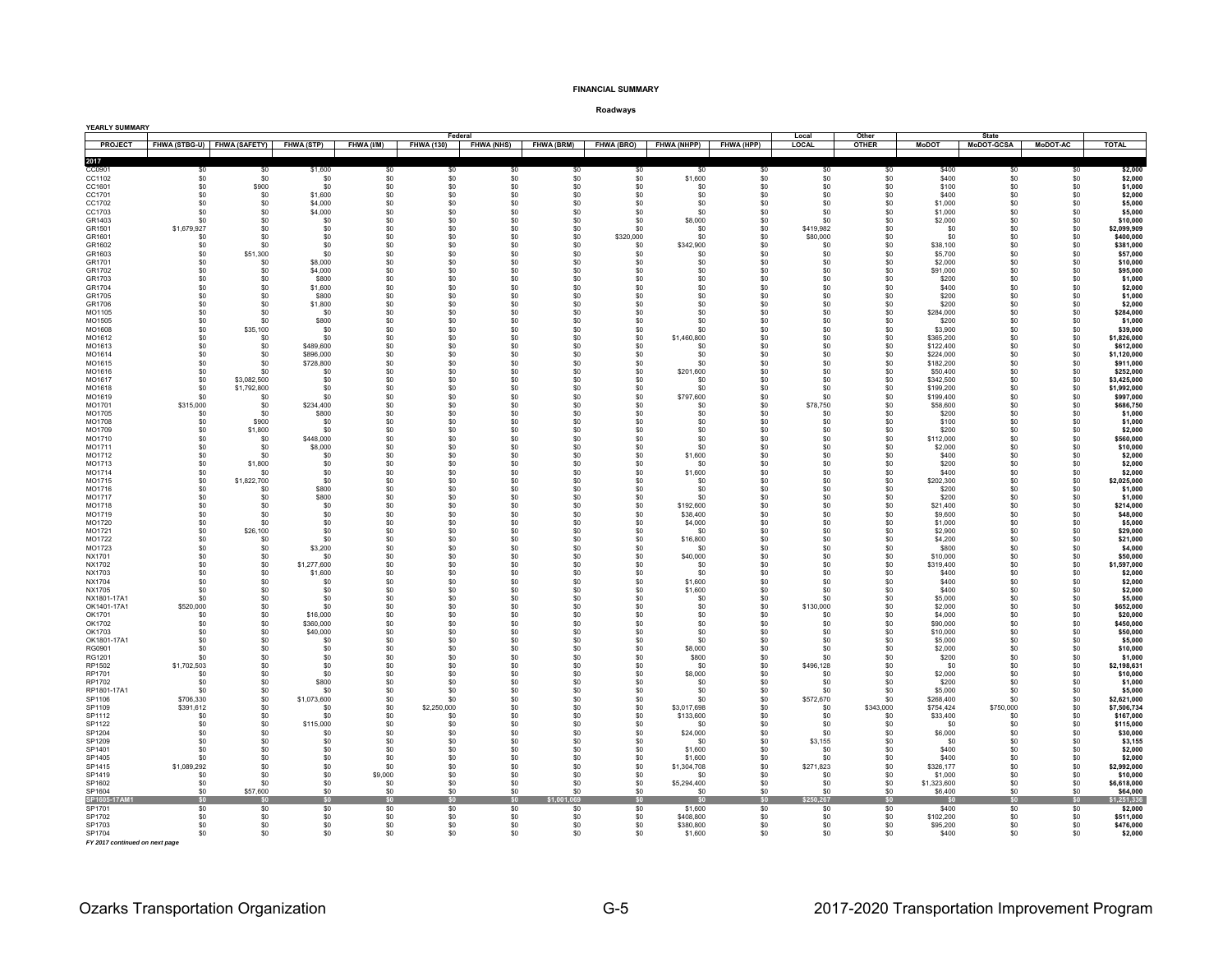#### **FINANCIAL SUMMARY**

| YEARLY SUMMARY                 |                             |                    |                        |                    |             |                       |                   |                   |                         |                        |                        |                       |                         |                                   |                 |                             |
|--------------------------------|-----------------------------|--------------------|------------------------|--------------------|-------------|-----------------------|-------------------|-------------------|-------------------------|------------------------|------------------------|-----------------------|-------------------------|-----------------------------------|-----------------|-----------------------------|
| PROJECT                        | FHWA (STBG-U) FHWA (SAFETY) |                    | <b>FHWA (STP)</b>      | FHWA (I/M)         | Federal     | FHWA (130) FHWA (NHS) | <b>FHWA (BRM)</b> | <b>FHWA (BRO)</b> | <b>FHWA (NHPP)</b>      | FHWA (HPP)             | Local<br><b>LOCAL</b>  | Other<br><b>OTHER</b> | <b>MoDOT</b>            | <b>State</b><br><b>Modot-GCSA</b> | <b>MoDOT-AC</b> | <b>TOTAL</b>                |
| 2017 Continued                 |                             |                    |                        |                    |             |                       |                   |                   |                         |                        |                        |                       |                         |                                   |                 |                             |
| SP1705                         | \$0                         | \$0                | \$0                    | \$0                | \$0         | \$0<br>\$0            | \$0               | \$0               | \$8,000                 | \$0                    | \$0<br>\$0             | \$0                   | \$2,000                 | \$0                               | \$0             | \$10,000                    |
| SP1706<br>SP1707               | \$0<br>\$0                  | \$0<br>\$0         | \$0<br>\$800           | \$3,585,600<br>\$0 | \$0<br>\$0  | \$0                   | \$0<br>\$0        | \$0<br>\$0        | \$285,600<br>\$0        | \$0<br>\$0             | \$0                    | \$0<br>\$0            | \$967,800<br>\$200      | \$0<br>\$0                        | \$0<br>\$0      | \$4,839,000<br>\$1,000      |
| SP1708                         | \$0                         | \$0                | \$0                    | \$0                | \$0         | \$0                   | \$0               | \$0               | \$1,600                 | \$0                    | \$0                    | \$0                   | \$400                   | \$0                               | \$0             | \$2,000                     |
| SP1709                         | \$0                         | \$0                | \$0                    | \$0                | \$0         | \$0                   | \$0               | \$0               | \$16,000                | \$0                    | \$0                    | \$0                   | \$4,000                 | \$0                               | \$0             | \$20,000                    |
| SP1710<br>SP1711               | \$0                         | \$0<br>\$0         | \$0                    | \$0                | \$0<br>\$0  | \$0<br>\$0            | \$0<br>\$0        | \$0<br>\$0        | \$1,600<br>\$423,200    | \$0                    | \$0<br>\$0             | \$0                   | \$400                   | \$0                               | \$0             | \$2,000<br>\$529,000        |
| SP1712                         | \$0<br>\$0                  | \$0                | \$0<br>\$0             | \$0<br>\$0         | \$0         | \$1,339,200           | \$0               | \$0               | \$0                     | \$0<br>\$0             | \$0                    | $\$0$<br>\$0          | \$105,800<br>\$334,800  | \$0<br>\$0                        | \$0<br>\$0      | \$1,674,000                 |
| SP1713                         | \$0                         | \$0                | \$0                    | \$0                | \$0         | \$0                   | \$0               | \$0               | \$0                     | \$0                    | \$270,210              | \$0                   | \$0                     | \$0                               | \$0             | \$270,210                   |
| ST1801-17A1                    | \$0                         | \$0                | \$0                    | \$0                | \$0         | \$0                   | \$0               | \$0               | \$0                     | \$0                    | S <sub>0</sub>         | \$0                   | \$5,000                 | \$0                               | \$0             | \$5,000                     |
| WI1301<br>WI1701-17AM1         | \$0<br>\$76,000             | \$0<br>\$0         | \$800<br>\$0           | \$0<br>\$0         | \$0<br>\$0  | \$0<br>\$0            | \$0<br>\$0        | \$0<br>\$0        | \$0<br>\$0              | \$0<br>SO <sub>2</sub> | \$0<br>\$19,000        | \$0<br>\$0            | \$200<br>-SO            | \$0<br>\$0                        | \$0<br>\$0      | \$1,000<br>\$95,000         |
| <b>SUBTOTAL</b>                | \$6,404,664                 | \$6,873,500        | \$5,725,600            | \$3,594,600        | \$2,250,000 | \$1,339,200           | \$1,001,069       | \$320,000         | \$14,433,906            | \$0                    | \$2,572,985            | \$343,000             | \$7,328,201             | \$750,000                         | \$0             | \$53,031,725                |
|                                |                             |                    |                        |                    |             |                       |                   |                   |                         |                        |                        |                       |                         |                                   |                 |                             |
| 2018<br>CC0901                 | \$0                         | \$0                | \$1,600                | \$0                | \$0         | \$0                   | \$0               | \$0               | \$0                     | \$0                    | \$0                    | \$0                   | \$400                   | \$0                               | \$0             | \$2,000                     |
| CC1102                         | \$0                         | \$0                | \$0                    | \$0                | \$0         | \$0                   | \$0               | \$0               | \$1,600                 | \$0                    | \$0                    | \$0                   | \$400                   | \$0                               | \$0             | \$2,000                     |
| CC1601                         | \$0                         | \$900              | \$0                    | \$0                | \$0         | \$0                   | \$0               | \$0               | \$0                     | \$0                    | \$0                    | \$0                   | \$100                   | \$0                               | \$0             | \$1,000                     |
| CC1701<br>CC1702               | \$0<br>\$0                  | \$0<br>\$0         | \$417,600<br>\$660,000 | \$0<br>$\$0$       | \$0<br>\$0  | \$0<br>\$0            | \$0<br>\$0        | \$0<br>\$0        | \$0<br>\$0              | \$0<br>\$0             | \$0<br>\$0             | \$0<br>\$0            | \$104,400<br>\$165,000  | \$0<br>\$0                        | \$0<br>\$0      | \$522,000<br>\$825,000      |
| CC1703                         | \$0                         | \$0                | \$4,000                | \$0                | \$0         | \$0                   | \$0               | \$0               | \$0                     | \$0                    | \$0                    | \$0                   | \$1,000                 | \$0                               | \$0             | \$5,000                     |
| GR1403                         | \$0                         | \$0                | \$0                    | \$0                | \$0         | \$0                   | \$0               | \$0               | \$8,000                 | \$0                    | \$0                    | \$0                   | \$2,000                 | \$0                               | \$0             | \$10,000                    |
| GR1701                         | \$0                         | \$0                | \$8,000                | \$0                | \$0         | \$0                   | \$0               | \$0               | \$0                     | \$0                    | \$0                    | \$0                   | \$2,000                 | \$0                               | \$0             | \$10,000                    |
| GR1703<br>GR1704               | \$0<br>\$0                  | \$0<br>\$0         | \$1,600<br>\$2,400     | \$0<br>\$0         | \$0<br>\$0  | \$0<br>\$0            | \$0<br>\$0        | \$0<br>\$0        | \$0<br>\$0              | \$0<br>\$0             | \$0<br>\$0             | \$0<br>\$0            | \$400<br>\$600          | \$0<br>\$0                        | \$0<br>\$0      | \$2,000<br>\$3,000          |
| GR1705                         | \$0                         | \$0                | \$800                  | \$0                | \$0         | \$0                   | \$0               | \$0               | \$0                     | \$0                    | \$0                    | \$0                   | \$200                   | \$0                               | \$0             | \$1,000                     |
| GR1706                         | \$0                         | \$0                | \$1,800                | \$0                | \$0         | \$0                   | \$0               | \$0               | \$0                     | \$0                    | \$0                    | \$0                   | \$200                   | \$0                               | \$0             | \$2,000                     |
| MO1105<br>MO1505               | \$0<br>\$0                  | \$0<br>\$0         | \$0<br>\$617,300       | \$0<br>\$0         | \$0<br>\$0  | \$0<br>\$0            | \$0<br>\$0        | \$0<br>\$0        | \$0<br>\$0              | \$0<br>\$0             | \$0<br>sn              | $\$0$<br>\$0          | \$284,000<br>\$154.400  | \$0<br>\$0                        | \$0<br>\$0      | \$284,000<br>\$771,700      |
| MO1616                         | \$0                         | \$0                | \$0                    | \$0                | \$0         | \$0                   | \$0               | \$0               | \$2,467,200             | \$0                    | \$0                    | \$0                   | \$616,800               | \$0                               | \$0             | \$3,084,000                 |
| MO1705                         | \$0                         | \$O                | \$800                  | \$0                | \$0         | \$0                   | \$0               | \$0               | \$0                     | \$0                    | \$0                    | \$0                   | \$200                   | \$0                               | \$0             | \$1,000                     |
| MO1708                         | \$0                         | \$35,100           | \$0                    | \$0                | \$0         | \$0                   | \$0<br>\$0        | \$0               | \$0                     | \$0                    | \$0                    | \$0                   | \$3,900                 | \$0                               | \$0             | \$39,000                    |
| MO1709<br>MO1710               | \$0<br>\$0                  | \$1,800<br>\$0     | \$0<br>\$4,305,600     | \$0<br>\$0         | \$0<br>\$0  | \$0<br>\$0            | \$0               | \$0<br>\$0        | \$0<br>\$0              | \$0<br>\$0             | \$0<br>\$0             | \$0<br>$\$0$          | \$200<br>\$1,076,400    | \$0<br>\$0                        | \$0<br>\$0      | \$2,000<br>\$5,382,000      |
| MO1711                         | \$0                         | \$0                | \$8,000                | \$0                | \$0         | \$0                   | \$0               | \$0               | \$0                     | \$0                    | \$0                    | \$0                   | \$2,000                 | \$0                               | \$0             | \$10,000                    |
| MO1712                         | \$0                         | \$0                | \$0                    | \$0                | \$0         | \$0                   | \$0               | \$0               | \$1,600                 | \$0                    | \$0                    | \$0                   | \$400                   | \$0                               | \$0             | \$2,000                     |
| MO1713<br>MO1714               | \$0<br>\$0                  | \$5,328,000<br>\$0 | \$0<br>\$0             | \$0<br>\$0         | \$0<br>\$0  | \$0<br>\$0            | \$0<br>\$0        | \$0<br>\$0        | \$0<br>\$1,600          | \$0<br>\$0             | \$0<br>\$0             | $\$0$<br>\$0          | \$592,000<br>\$400      | \$0<br>\$0                        | $\$0$<br>\$0    | \$5,920,000<br>\$2,000      |
| MO1716                         | \$331,000                   | \$0                | \$235.200              | \$0                | \$0         | \$0                   | \$0               | \$0               | \$0                     | \$0                    | \$82,750               | \$0                   | \$58,800                | \$0                               | \$0             | \$707,750                   |
| MO1717                         | \$0                         | \$0                | \$800                  | \$0                | \$0         | \$0                   | \$0               | \$0               | \$0                     | \$0                    | \$0                    | \$0                   | \$200                   | \$0                               | \$0             | \$1,000                     |
| MO1719                         | \$0                         | \$0                | \$0                    | \$0                | \$0         | \$0                   | \$0               | \$0               | \$38,400                | \$0                    | \$0                    | \$0                   | \$9,600                 | \$0                               | \$0             | \$48,000                    |
| MO1720<br>MO1721               | \$0<br>\$0                  | \$0<br>\$27,000    | \$0<br>\$0             | \$0<br>\$0         | \$0<br>\$0  | \$0<br>\$0            | S.O<br>\$0        | \$0<br>\$0        | \$4,000<br>\$0          | \$0<br>\$0             | SO.<br>\$0             | \$0<br>\$0            | \$1,000<br>\$3,000      | \$0<br>\$0                        | \$0<br>\$0      | \$5,000<br>\$30,000         |
| MO1722                         | \$0                         | \$0                | \$0                    | \$0                | \$0         | \$0                   | \$0               | \$0               | \$16,800                | \$0                    | \$0                    | $\$0$                 | \$4,200                 | \$0                               | \$0             | \$21,000                    |
| MO1723                         | \$0                         | \$0                | \$3,200                | \$0                | \$0         | \$0                   | \$0               | \$0               | \$0                     | \$0                    | \$0                    | \$0                   | \$800                   | \$0                               | \$0             | \$4,000                     |
| NX1701                         | \$0<br>\$0                  | \$0<br>\$0         | \$0<br>\$4,727,200     | \$0<br>$\$0$       | \$0<br>\$0  | \$0<br>\$0            | \$0<br>\$0        | \$0<br>\$0        | \$1,424,000<br>\$0      | \$0<br>\$0             | \$0<br>\$0             | $\$0$<br>\$0          | \$356,000               | \$0<br>\$0                        | $\$0$<br>\$0    | \$1,780,000<br>\$5,909,000  |
| NX1702<br><b>NX1703</b>        | \$0                         | \$0                | \$235,200              | \$0                | \$0         | \$0                   | \$0               | \$0               | \$0                     | \$0                    | \$0                    | \$0                   | \$1,181,800<br>\$58,800 | \$0                               | \$0             | \$294,000                   |
| <b>NX1704</b>                  | \$0                         | \$0                | \$0                    | \$0                | \$0         | \$0                   | \$0               | \$0               | \$1,600                 | \$0                    | \$0                    | \$0                   | \$400                   | \$0                               | \$0             | \$2,000                     |
| <b>NX1705</b>                  | \$0                         | \$0                | \$0                    | \$0                | \$0         | \$0                   | \$0               | \$0               | \$32,000                | \$0                    | \$0                    | \$0                   | \$8,000                 | \$0                               | \$0             | \$40,000                    |
| OK1401-17A1<br>OK1701          | \$0<br>\$0                  | \$0<br>\$0         | \$0<br>\$201,600       | \$0<br>\$0         | \$0<br>\$0  | \$0<br>\$0            | \$0<br>\$0        | \$0<br>\$0        | \$0<br>\$0              | \$0<br>\$0             | \$0<br>\$0             | $\$0$<br>\$0          | \$2,000<br>\$50,400     | \$0<br>\$0                        | \$0<br>\$0      | \$2,000<br>\$252,000        |
| OK1702                         | \$0                         | \$0                | \$4,983,200            | \$0                | \$0         | \$0                   | \$0               | \$0               | \$0                     | \$0                    | \$0                    | \$0                   | \$1,245,800             | \$0                               | \$0             | \$6,229,000                 |
| OK1703                         | \$0                         | \$0                | \$340,800              | \$0                | \$0         | \$0                   | \$0               | \$0               | \$0                     | \$0                    | \$0                    | $\$0$                 | \$85,200                | \$0                               | \$0             | \$426,000                   |
| RG0901                         | \$0                         | \$0                | \$0                    | \$0                | \$0<br>\$0  | \$0<br>\$0            | \$0<br>\$0        | \$0<br>\$0        | \$8,000                 | \$0                    | \$0<br>sn              | $\$0$<br>\$0          | \$2,000                 | \$0                               | \$0<br>\$0      | \$10,000                    |
| RG1201<br>RP1701               | \$0<br>\$0                  | \$0<br>\$0         | \$0<br>\$0             | \$0<br>\$0         | \$0         | \$0                   | \$0               | \$0               | \$800<br>\$8,000        | \$0<br>\$0             | \$0                    | \$0                   | \$200<br>\$2,000        | \$0<br>\$0                        | \$0             | \$1,000<br>\$10,000         |
| RP1702                         | \$0                         | \$0                | \$800                  | \$0                | \$0         | \$0                   | \$0               | \$0               | \$0                     | \$0                    | \$0                    | \$0                   | \$200                   | \$0                               | \$0             | \$1,000                     |
| SP1112                         | \$0                         | \$0                | \$0                    | \$0                | \$0         | \$0                   | \$0               | \$0               | \$3,127,200             | \$166,134              | \$0                    | \$0                   | \$781,800               | \$0                               | \$0             | \$4,075,134                 |
| SP1204<br>SP1401               | \$0<br>\$0                  | \$0<br>\$0         | \$0<br>\$0             | \$0<br>\$0         | \$0<br>\$0  | \$0<br>\$0            | \$0<br>\$0        | \$0<br>\$0        | \$745,600<br>\$1,600    | \$0<br>\$0             | \$0<br>\$0             | \$0<br>\$0            | \$186,400<br>\$400      | \$0<br>\$0                        | \$0<br>\$0      | \$932,000<br>\$2,000        |
| SP1405                         | \$0                         | \$0                | \$0                    | \$0                | \$0         | \$0                   | \$0               | \$0               | \$1,600                 | \$0                    | \$0                    | \$0                   | \$400                   | \$0                               | \$0             | \$2,000                     |
| SP1419                         | \$0                         | \$0                | \$0                    | \$9,000            | \$0         | \$0                   | \$0               | \$0               | \$0                     | \$0                    | \$0                    | \$0                   | \$1,000                 | \$0                               | \$0             | \$10,000                    |
| SP1701                         | \$0                         | \$0<br>\$0         | \$0                    | \$0                | \$0         | \$0<br>\$0            | \$0<br>\$0        | \$0               | \$315,200               | \$0<br>\$0             | \$0<br>\$0             | $\$0$                 | \$78,800                | \$0                               | \$0             | \$394,000                   |
| SP1702<br>SP1704               | \$0<br>\$0                  | \$0                | \$0<br>\$0             | \$0<br>\$0         | \$0<br>\$0  | \$0                   | \$0               | \$0<br>\$0        | \$2,944,800<br>\$23,200 | \$0                    | \$0                    | \$0<br>\$0            | \$736,200<br>\$5,800    | \$0<br>\$0                        | \$0<br>\$0      | \$3,681,000<br>\$29,000     |
| SP1705                         | \$0                         | \$0                | \$0                    | \$0                | \$0         | \$0                   | \$0               | \$0               | \$128,000               | \$0                    | \$0                    | \$0                   | \$32,000                | \$0                               | \$0             | \$160,000                   |
| SP1707                         | \$0                         | \$0                | \$800                  | \$0                | \$0         | \$0                   | \$0               | \$0               | \$0                     | \$0                    | \$0                    | \$0                   | \$200                   | \$0                               | \$0             | \$1,000                     |
| SP1708<br>SP1709               | \$0<br>\$0                  | \$0<br>\$0         | \$0<br>\$0             | \$0<br>\$0         | \$0<br>\$0  | \$0<br>\$0            | \$0<br>\$0        | \$0<br>\$0        | \$1,600<br>\$16,000     | SO.<br>\$0             | \$0<br>\$0             | \$0<br>\$0            | \$400<br>\$4,000        | \$0<br>\$0                        | \$0<br>\$0      | \$2,000<br>\$20,000         |
| SP1710                         | \$0                         | \$0                | \$0                    | \$0                | \$0         | \$0                   | \$0               | \$0               | \$1,600                 | \$0                    | \$0                    | \$0                   | \$400                   | \$0                               | \$0             | \$2,000                     |
| WI1301                         | \$0                         | \$0                | \$800                  | \$0                | \$0         | \$0                   | \$0               | \$0               | \$0                     | \$0                    | \$0                    | \$0                   | \$200                   | \$0                               | \$0             | \$1,000                     |
| WI1701-17AI<br><b>SUBTOTAL</b> | \$873,896<br>\$1,204,896    | -SO<br>\$5,392,800 | \$0<br>\$16,759,100    | \$0<br>\$9,000     | \$0<br>\$0  | \$0<br>\$0            | \$0<br>\$0        | \$0\$<br>\$0      | \$O<br>\$11,320,000     | SO<br>\$166,134        | \$327,354<br>\$410,104 | \$0<br>\$0            | \$0<br>\$7,905,800      | \$0<br>\$0                        | SO<br>\$0       | \$1,201,250<br>\$43,167,834 |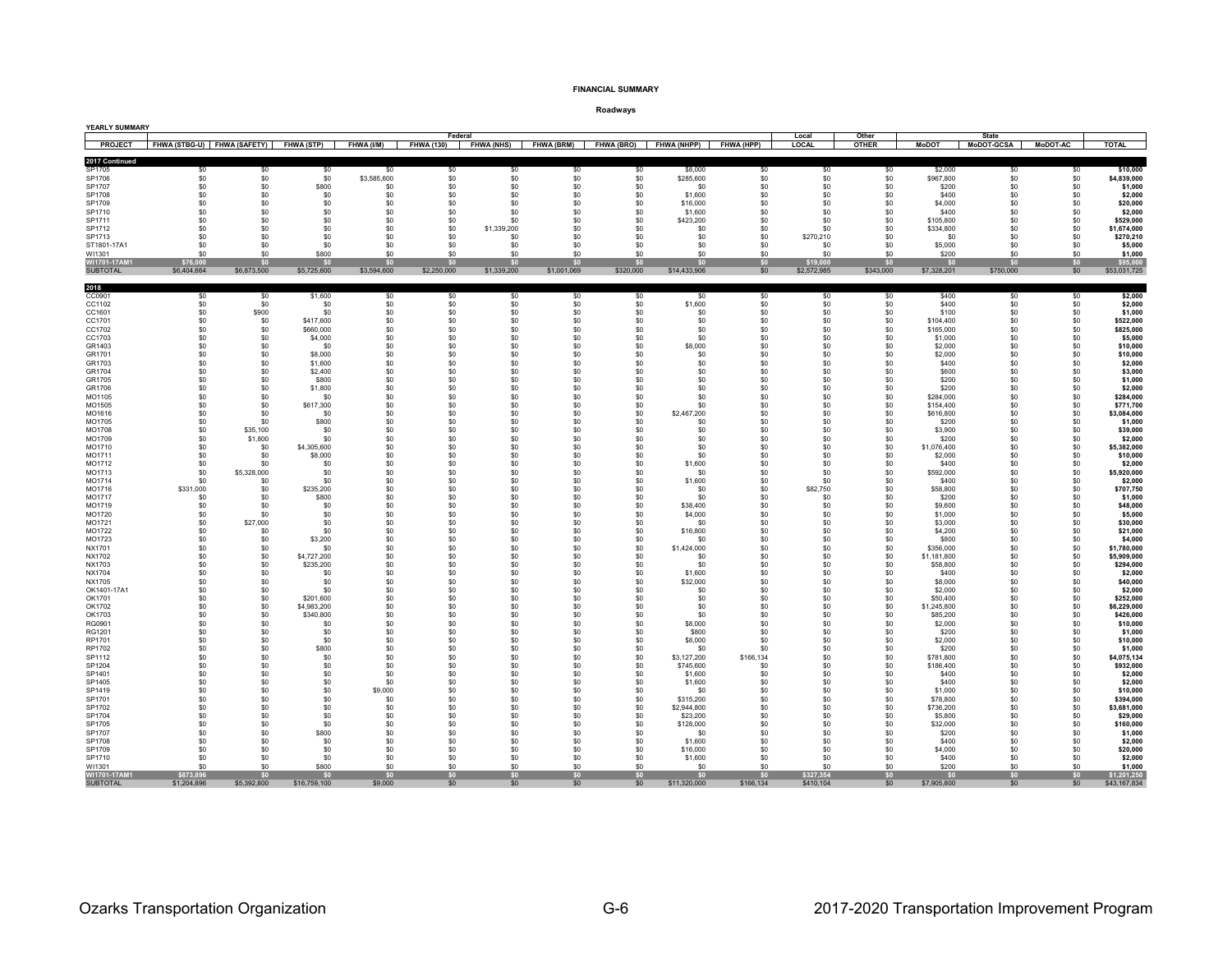#### **FINANCIAL SUMMARY**

| YEARLY SUMMARY     |                             |                 |                   |             |                              |                   |                   |            |                        |                   |                       |                       |                        |                                   |                                                         |                        |
|--------------------|-----------------------------|-----------------|-------------------|-------------|------------------------------|-------------------|-------------------|------------|------------------------|-------------------|-----------------------|-----------------------|------------------------|-----------------------------------|---------------------------------------------------------|------------------------|
| <b>PROJECT</b>     | FHWA (STBG-U) FHWA (SAFETY) |                 | <b>FHWA (STP)</b> | FHWA (I/M)  | Federal<br><b>FHWA (130)</b> | <b>FHWA (NHS)</b> | <b>FHWA (BRM)</b> |            | FHWA (BRO) FHWA (NHPP) | <b>FHWA (HPP)</b> | Local<br><b>LOCAL</b> | Other<br><b>OTHER</b> | <b>MoDOT</b>           | <b>State</b><br><b>Modot-GCSA</b> | <b>MoDOT-AC</b>                                         | <b>TOTAL</b>           |
|                    |                             |                 |                   |             |                              |                   |                   |            |                        |                   |                       |                       |                        |                                   |                                                         |                        |
| 2019               |                             |                 |                   |             |                              |                   |                   |            |                        |                   |                       |                       |                        |                                   |                                                         |                        |
| CC1601             | \$0                         | \$58,600        | \$0               | \$0         | \$0                          | \$0               | \$0               | \$0        | \$0                    | \$0               | \$0                   | \$0                   | \$7,400                | \$0                               | \$0                                                     | \$66,000               |
| CC1703<br>GR1403   | \$0<br>\$0                  | \$0<br>\$0      | \$4,000<br>\$0    | \$0<br>\$0  | \$0<br>\$0                   | \$0<br>\$0        | \$0<br>\$0        | \$0<br>\$0 | \$0<br>\$8,000         | \$0<br>\$0        | \$0<br>\$0            | \$0<br>\$0            | \$1,000<br>\$2,000     | \$0<br>\$0                        | \$0<br>\$0                                              | \$5,000<br>\$10,000    |
| GR1701             | \$0                         | \$0             | \$80,000          | \$0         | \$0                          | \$0               | \$0               | \$0        | \$0                    | \$0               | \$0                   | \$0                   | \$20,000               | \$0                               | \$0                                                     | \$100,000              |
| GR1703             | \$0                         | \$0             | \$171,200         | \$0         | \$0                          | \$0               | \$0               | \$0        | \$0                    | \$0               | \$0                   | \$0                   | \$42,800               | \$0                               | \$0                                                     | \$214,000              |
| GR1704             | \$0                         | \$0             | \$668,000         | \$0         | \$0                          | \$0               | \$0               | \$0        | \$0                    | \$0               | \$0                   | \$0                   | \$167,000              | \$0                               |                                                         | \$835,000              |
| GR1705             | \$0                         | \$0             | \$275,200         | \$0         | \$0                          | \$0               | \$0               | \$0        | \$0                    | \$0               | \$0                   | \$0                   | \$68,800               | \$0                               | $\begin{array}{c} \mathsf{S0}\ \mathsf{S0} \end{array}$ | \$344,000              |
| GR1706             | \$0                         | \$0             | \$1,800           | \$0         | \$0                          | \$0               | \$0               | \$0        | \$0                    | \$0               | \$0                   | \$0                   | \$200                  | \$0                               | \$0                                                     | \$2,00                 |
| MO1105             | \$0                         | \$0             | \$0               | \$0         | \$0                          | \$0               | \$0               | \$0        | \$0                    | \$0               | \$0                   | \$0                   | \$284.000              | \$0                               | \$0                                                     | \$284,000              |
| MO1705             | \$0                         | \$0             | \$1,600           | \$0         | \$0                          | \$0               | \$0               | \$0        | \$0                    | \$0               | \$0                   | \$0                   | \$400                  | \$0                               | \$0                                                     | \$2,000                |
| MO1709<br>MO1711   | \$0<br>\$0                  | \$36,000<br>\$0 | \$0<br>\$518,400  | \$0<br>\$0  | \$0<br>\$0                   | \$0<br>\$0        | \$0<br>\$0        | \$0        | \$0<br>\$0             | \$0<br>\$0        | \$0<br>\$0            | \$0<br>\$0            | \$4,000<br>\$129,600   | \$0                               | \$0                                                     | \$40,000<br>\$648,000  |
| MO1712             | \$0                         | \$0             | \$0               | \$0         | \$0                          | \$0               | \$0               | \$0<br>\$0 | \$59,200               | \$0               | \$0                   | \$0                   | \$14,800               | \$0<br>\$0                        | $\$0$<br>\$0                                            | \$74,000               |
| MO1714             | \$0                         | \$0             | \$0               | \$0         | \$0                          | \$0               | \$0               | \$0        | \$1,600                | \$0               | \$0                   | \$0                   | \$400                  | \$0                               | \$0                                                     | \$2,000                |
| MO1717             | \$0                         | \$0             | \$235,200         | \$0         | \$0                          | \$0               | \$0               | \$0        | \$0                    | \$0               | \$0                   | \$0                   | \$58,800               | \$0                               | \$0                                                     | \$294,000              |
| MO1719             | \$0                         | \$0             | \$0               | \$0         | \$0                          | \$0               | \$0               | \$0        | \$38,400               | \$0               | \$0                   | \$0                   | \$9,600                | \$0                               | \$0                                                     | \$48,000               |
| MO1720             | \$0                         | \$0             | \$0               | \$0         | $\$0$                        | \$0               | \$0               | \$0        | \$4,000                | \$0               | \$0                   | \$0                   | \$1,000                | \$0                               | \$0                                                     | \$5,000                |
| MO1721             | $\$0$                       | \$27,000        | \$0               | \$0         | $\$0$                        | \$0               | \$0               | \$0        | \$0                    | \$0               | \$0                   | \$0                   | \$3,000                | \$0                               | \$0                                                     | \$30,000               |
| MO1722             | \$0                         | \$0             | \$0               | \$0         | \$0                          | \$0               | \$0               | \$0        | \$16,800               | \$0               | \$0                   | \$0                   | \$4,200                | \$0                               | \$0<br>\$0                                              | \$21,000               |
| MO1723<br>NX1701   | \$0<br>\$0                  | \$0<br>\$0      | \$4,000<br>\$0    | \$0<br>\$0  | \$0<br>\$0                   | \$0<br>\$0        | \$0<br>\$0        | \$0<br>\$0 | \$0<br>\$5,812,000     | \$0<br>\$0        | \$0<br>\$0            | \$0<br>\$0            | \$1,000<br>\$1,453,000 | \$0<br>\$0                        | \$0                                                     | \$5,000<br>\$7,265,000 |
| NX1704             | \$0                         | \$0             | \$0               | \$0         | \$0                          | \$0               | \$0               | \$0        | \$1,600                | \$0               | \$0                   | \$0                   | \$400                  | \$0                               | \$0                                                     | \$2,000                |
| NX1705             | \$0                         | \$0             | \$0               | \$0         | \$0                          | \$0               | \$0               | \$0        | \$3,926,400            | \$0               | \$0                   | \$0                   | \$981,600              | \$0                               | \$0                                                     | \$4,908,000            |
| OK1701             | \$0                         | \$0             | \$2,528,800       | \$0         | \$0                          | \$0               | \$0               | \$0        | \$0                    | \$0               | \$0                   | \$0                   | \$632,200              | \$0                               | \$0                                                     | \$3,161,000            |
| OK1703             | \$0                         | \$0             | \$6,104,800       | \$0         | \$0                          | \$0               | \$0               | \$0        | \$0                    | \$0               | \$0                   | \$0                   | \$1,526,200            | \$0                               | \$0                                                     | \$7,631,000            |
| RG0901             | \$0                         | \$0             | \$0               | \$0         | \$0                          | \$0               | \$0               | \$0        | \$8,000                | \$0               | \$0                   | \$0                   | \$2,000                | \$0                               | \$0                                                     | \$10,000               |
| RG1201             | \$0                         | \$0             | \$0               | \$0         | \$0                          | \$0               | \$0               | \$0        | \$800                  | \$0               | \$0                   | \$0                   | \$200                  | \$0                               | \$0                                                     | \$1,000                |
| RP1701<br>RP1702   | \$0<br>\$0                  | \$0<br>\$0      | \$0<br>\$162,400  | \$0<br>\$0  | \$0<br>\$0                   | \$0<br>\$0        | \$0<br>\$0        | \$0<br>\$0 | \$8,000<br>\$0         | \$0<br>\$0        | \$0<br>\$0            | \$0<br>\$0            | \$2,000<br>\$40,600    | \$0<br>\$0                        | \$0<br>\$0                                              | \$10,000<br>\$203,000  |
| SP1401             | \$0                         | \$0             | \$0               | \$0         | \$0                          | \$0               | \$0               | \$0        | \$1,600                | \$0               | \$0                   | \$0                   | \$400                  | \$0                               | \$0                                                     | \$2,000                |
| SP1419             | \$0                         | \$0             | \$0               | \$9,000     | \$0                          | \$0               | \$0               | \$0        | \$0                    | \$0               | \$0                   | \$0                   | \$1,000                | \$0                               | \$0                                                     | \$10,000               |
| SP1704             | \$0                         | \$0             | \$0               | \$0         | \$0                          | \$0               | \$0               | \$0        | \$434,400              | \$0               | \$0                   | \$0                   | \$108,600              | \$0                               | \$0                                                     | \$543,000              |
| SP1705             | \$0                         | \$0             | \$0               | \$0         | \$0                          | \$0               | \$0               | \$0        | \$8,271,200            | \$0               | \$0                   | \$0                   | \$2,067,800            | \$0                               | \$0                                                     | \$10,339,000           |
| SP1707             | \$0                         | \$0             | \$247,200         | \$0         | \$0                          | \$0               | \$0               | \$0        | \$0                    | \$0               | \$0                   | \$0                   | \$61,800               | \$0                               | \$0                                                     | \$309,000              |
| SP1708             | \$0                         | \$0             | \$0               | \$0         | \$0                          | \$0               | \$0               | \$0        | \$2,400                | \$0               | \$0                   | \$0                   | \$600                  | \$0                               | \$0                                                     | \$3,000                |
| SP1709<br>SP1710   | \$0<br>\$0                  | \$0<br>\$0      | \$0<br>\$0        | \$0<br>\$0  | \$0<br>\$0                   | \$0<br>\$0        | \$0<br>\$0        | \$0<br>\$0 | \$16,000               | \$0<br>\$0        | \$0                   | \$0<br>\$0            | \$4,000                | \$0<br>\$0                        | \$0<br>\$0                                              | \$20,000<br>\$3,000    |
| WI1301             | \$0                         | \$0             | \$800             | \$0         | \$0                          | \$0               | \$0               | \$0        | \$2,400<br>\$0         | \$0               | \$0<br>\$0            | \$0                   | \$600<br>\$200         | \$0                               | \$0                                                     | \$1,000                |
| <b>SUBTOTAL</b>    | \$0                         | \$121,600       | \$11,003,400      | \$9,000     | \$0                          | \$0               | \$0               | \$0        | \$18,612,800           | \$0               | \$0                   | \$0                   | \$7,703,200            | \$0                               | \$0                                                     | \$37,450,000           |
|                    |                             |                 |                   |             |                              |                   |                   |            |                        |                   |                       |                       |                        |                                   |                                                         |                        |
| 2020               |                             |                 |                   |             |                              |                   |                   |            |                        |                   |                       |                       |                        |                                   |                                                         |                        |
| CC1703<br>GR1403   | \$0<br>\$0                  | \$0<br>\$0      | \$4,000<br>\$0    | \$0<br>\$0  | \$0<br>\$0                   | \$0<br>\$0        | \$0<br>\$0        | \$0<br>\$0 | \$0                    | \$0<br>\$0        | \$0                   | \$0<br>\$0            | \$1,000<br>\$2,000     | \$0<br>\$0                        | \$0<br>\$0                                              | \$5,000<br>\$10,000    |
| GR1502             | \$1,120,000                 | \$0             | \$0               | \$0         | \$0                          | \$0               | \$0               | \$0        | \$8,000<br>\$0         | \$0               | \$0<br>\$280,000      | \$0                   | \$0                    | \$0                               | \$0                                                     | \$1,400,000            |
| GR1701             | \$0                         | \$0             | \$373,600         | \$0         | \$0                          | \$0               | \$0               | \$0        | \$0                    | \$0               | \$0                   | \$0                   | \$93,400               | \$0                               | \$0                                                     | \$467,000              |
| GR1706             | \$0                         | \$0             | \$18,000          | \$0         | \$0                          | \$0               | \$0               | \$0        | \$0                    | \$0               | \$0                   | \$0                   | \$2,000                | \$0                               | \$0                                                     | \$20,000               |
| MO1105             | \$0                         | \$0             | \$0               | \$0         | \$0                          | \$0               | \$0               | \$0        | \$0                    | \$0               | \$0                   | \$0                   | \$284.000              | \$0                               | \$0                                                     | \$284,000              |
| MO1705             | \$0                         | \$0             | \$163,200         | \$0         | \$0                          | \$0               | \$0               | \$0        | \$0                    | \$0               | \$0                   | \$0                   | \$40,800               | \$0                               | \$0                                                     | \$204,000              |
| MO1711             | \$0                         | \$0             | \$4,468,800       | \$0         | \$0                          | \$0               | \$0               | \$0        | \$0                    | \$0               | \$0                   | \$0                   | \$1,117,200            | \$0                               | $\$0$                                                   | \$5,586,000            |
| MO1712             | \$0                         | \$0<br>\$0      | \$0               | \$0         | \$0                          | \$0               | \$0<br>\$0        | \$0        | \$7,479,200            | \$0               | \$0                   | \$0                   | \$1,869,800            | \$0                               | \$0                                                     | \$9,349,000            |
| MO1714<br>MO1719   | \$0<br>\$0                  | \$0             | \$0<br>\$0        | \$0<br>\$0  | \$0<br>\$0                   | \$0<br>\$0        | \$0               | \$0<br>\$0 | \$33,600<br>\$38,400   | \$0<br>\$0        | \$0<br>\$0            | \$0<br>\$0            | \$8,400<br>\$9,600     | \$0<br>\$0                        | \$0<br>\$0                                              | \$42,000<br>\$48,000   |
| MO1720             | \$0                         | \$0             | \$0               | \$0         | \$0                          | \$0               | \$0               | \$0        | \$4,000                | \$0               | \$0                   | \$0                   | \$1,000                | \$0                               | \$0                                                     | \$5,000                |
| MO1721             | $\$0$                       | \$27,000        | \$0               | \$0         | \$0                          | \$0               | \$0               | \$0        | \$0                    | \$0               | \$0                   | \$0                   | \$3,000                | \$0                               | \$0                                                     | \$30,000               |
| MO1722             | \$0                         | \$0             | \$0               | \$0         | \$0                          | \$0               | \$0               | \$0        | \$18,400               | \$0               | \$0                   | \$0                   | \$4,600                | \$0                               | \$0                                                     | \$23,000               |
| MO1723             | \$0                         | \$0             | \$3,200           | \$0         | \$0                          | \$0               | \$0               | \$0        | \$0                    | \$0               | \$0                   | \$0                   | \$800                  | \$0                               | \$0                                                     | \$4,000                |
| NX1704             | \$0                         | -SO             | \$0               | \$0         | \$0                          | \$0               | S0                | \$0        | \$1,600                | \$0               | \$0                   | \$0                   | \$400                  | \$0                               | \$0                                                     | \$2,000                |
| RG0901             | \$0                         | \$0             | \$0               | \$0         | \$0                          | \$0               | \$0               | \$0        | \$8,000                | \$0               | \$0                   | \$0                   | \$2,000                | \$0                               | \$0                                                     | \$10,000               |
| RG1201<br>RP1701   | \$0<br>\$0                  | \$0<br>\$0      | \$0<br>\$0        | \$0<br>\$0  | \$0<br>\$0                   | \$0<br>\$0        | \$0<br>\$0        | \$0<br>\$0 | \$282,400<br>\$8,000   | \$0<br>\$0        | \$0<br>\$0            | \$0<br>\$0            | \$70,600               | \$0<br>\$0                        | \$0<br>\$0                                              | \$353,000<br>\$10,000  |
| SP1401             | \$0                         | \$0             | \$0               | \$0         | \$0                          | \$0               | \$0               | \$0        | \$7,000                | \$0               | \$0                   | \$0                   | \$2,000<br>\$0         | \$0                               | \$0                                                     | \$7,000                |
| SP1419             | \$0                         | \$0             | \$0               | \$9,000     | \$0                          | \$0               | \$0               | \$0        | \$0                    | \$0               | \$0                   | S <sub>0</sub>        | \$1,000                | \$0                               | \$0                                                     | \$10,000               |
| SP1708             | \$0                         | \$0             | \$0               | \$0         | \$0                          | \$0               | \$0               | \$0        | \$838,400              | \$0               | \$0                   | \$0                   | \$209,600              | \$0                               | \$0                                                     | \$1,048,000            |
| SP1709             | \$0                         | \$0             | \$0               | \$0         | \$0                          | \$0               | \$0               | \$0        | \$16,000               | \$0               | \$0                   | \$0                   | \$4,000                | \$0                               | \$0                                                     | \$20,000               |
| SP1710             | \$0                         | \$0             | \$0               | \$0         | \$0                          | \$0               | \$0               | \$0        | \$628,800              | \$0               | \$0                   | \$0                   | \$157,200              | \$0                               | \$0                                                     | \$786,000              |
| WI1301             | \$0                         | \$0             | \$800             | \$0         | \$0                          | \$0               | \$0               | \$0        | \$0                    | \$0               | \$0                   | \$0                   | \$200                  | \$0                               | \$0                                                     | \$1,000                |
| <b>SUBTOTAL</b>    | \$1,120,000                 | \$27,000        | \$5,031,600       | \$9,000     | \$O                          | \$0               | \$0               | \$0        | \$9,371,800            | \$0               | \$280,000             | \$0                   | \$3,884,600            | \$0                               | \$0                                                     | \$19,724,000           |
| <b>GRAND TOTAL</b> | \$8,729,560                 | \$12,414,900    | \$38,519,700      | \$3,621,600 | \$2,250,000                  | \$1,339,200       | \$1,001,069       | \$320,000  | \$53,738,506           | \$166,134         | \$3,263,089           | \$343,000             | \$26,821,801           | \$750,000                         | \$0                                                     | \$153,373,559          |